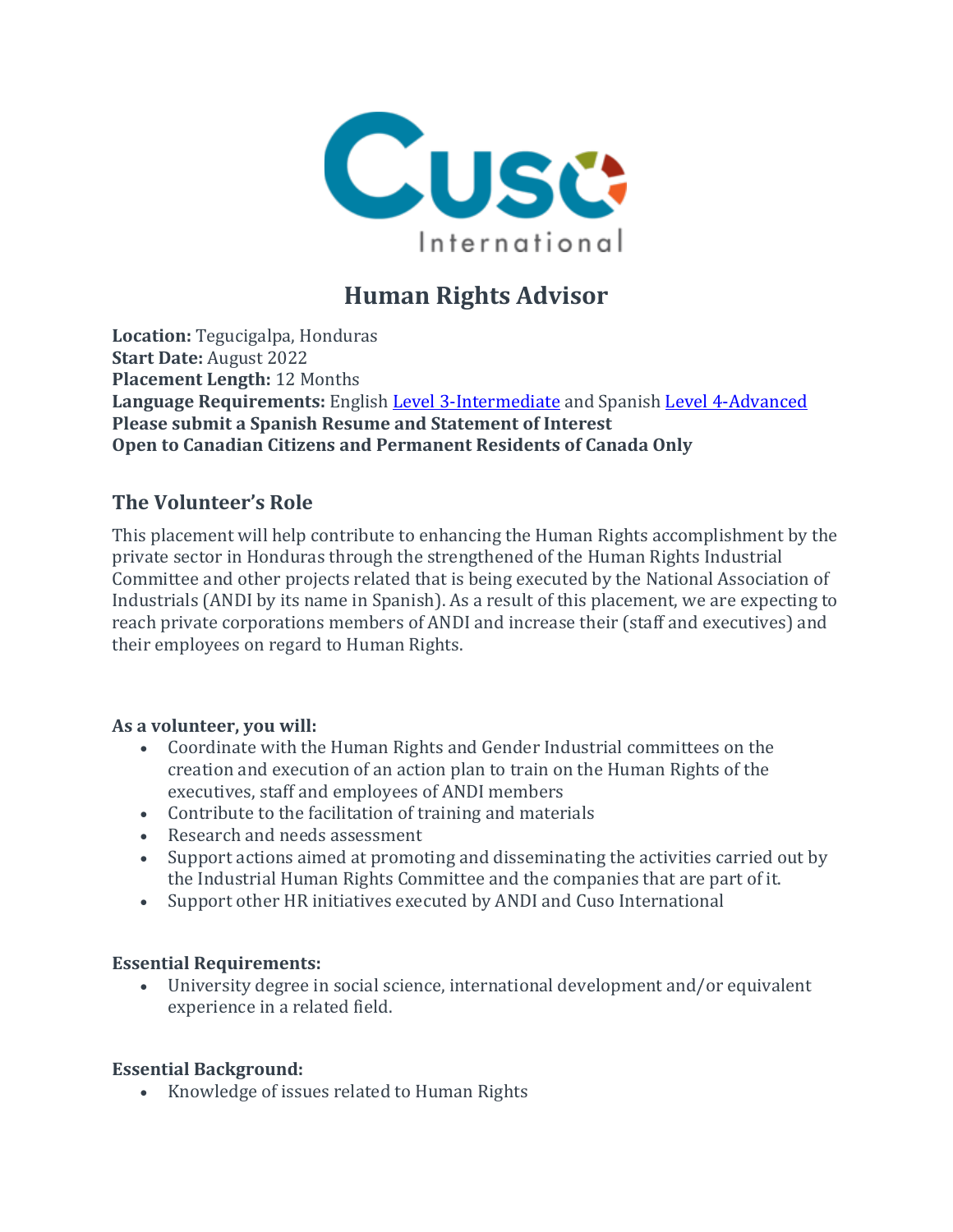- Experience with the private sector
- Practical research experience with a variety of stakeholders (CSOs, MSMEs, NGOs, local and national government)
- Understanding of inclusive participatory approaches, amongst a variety of stakeholders, including gender-sensitive methods
- Demonstrated experience of working in multi-cultural and multi-disciplinary teams

#### **What's in it for YOU? A life-changing experience!**

### **About Us, the Project and the Partner**

#### **Cuso International**

Cuso International is a not-for-profit development organization that works to eradicate poverty and inequality. Each year, we mobilize hundreds of volunteer professionals to work alongside local partners to maximize their impact through capacity building. We work in partnership with governments, civil society organizations, multilateral agencies and the private sector to develop and deliver programs aimed at advancing gender equality, promoting the empowerment of women and girls, and improving access to and quality of economic opportunities for young people.

#### **Project - Sharing Canadian Expertise for Inclusive Development and Gender Equality (SHARE)**

Cuso International will deliver the Sharing Canadian Expertise for Inclusive Development and Gender Equality (SHARE) project, with a contribution from Global Affairs Canada (GAC) over seven years (2020-2027). SHARE aims to improve the economic and/or social well-being of the poorest, most marginalized and vulnerable people, particularly women and girls, in developing countries, with a view to contribute to the Sustainable Development Goals. In addition to increasing engagement of Canadians in international development and key global issues, this project will aim to increase the performance of country partners to deliver more inclusive, innovative and environmentally sustainable development initiatives that advance gender equality, in support of the action areas of Canada's Feminist International Assistance Policy.

#### **Partner - Asociación Nacional de Industriales**

The National Association of Industrialists of Honduras (ANDI) was founded in 1958 in Tegucigalpa thanks to the initiative of a group of entrepreneurs and emerged as a response of the industrial sector to the establishment of unions after the strike of 1954 and during the regime of Ramón Villeda Morales had become very strong.